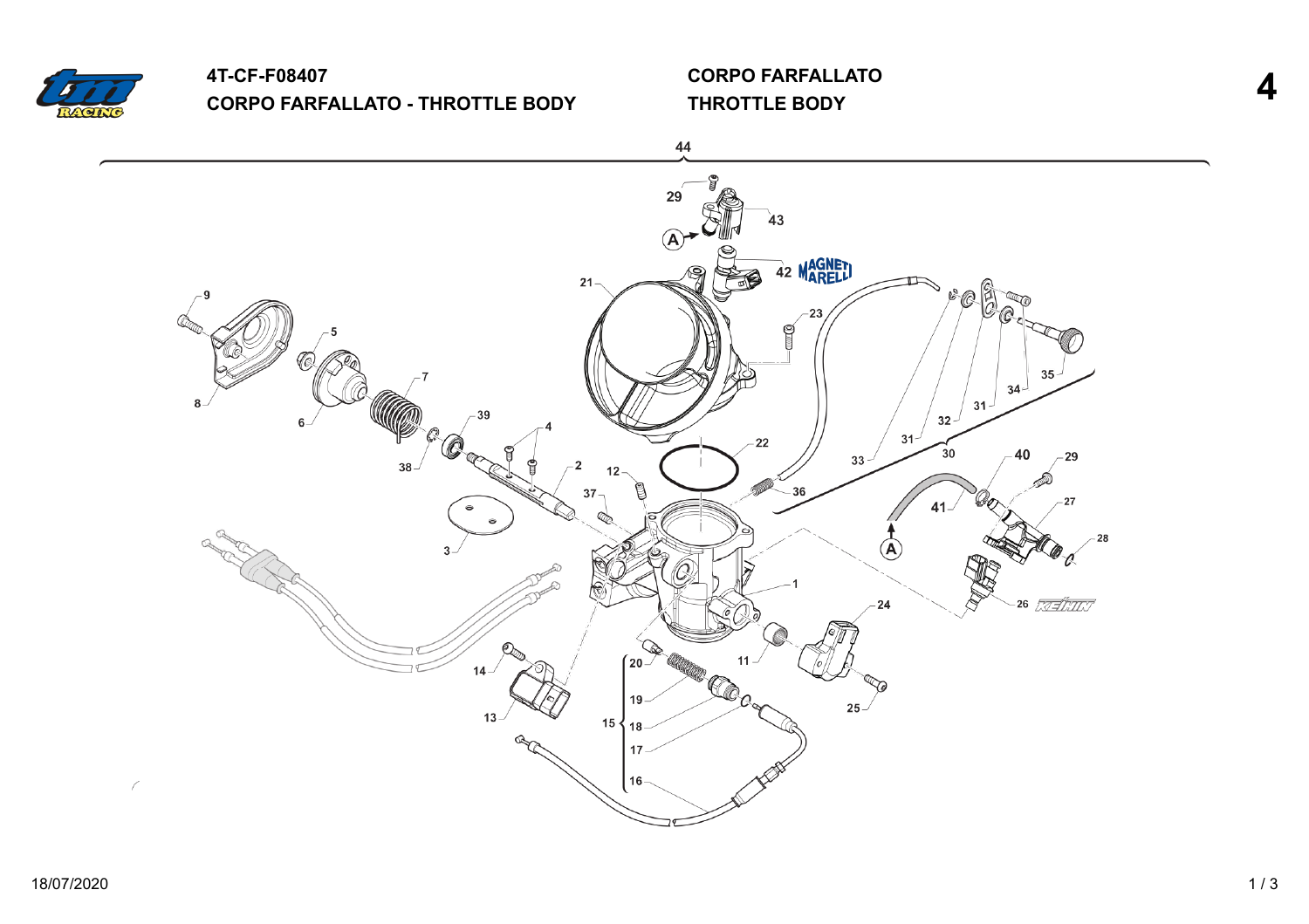

# **4T-CF-F08407 CORPO FARFALLATO - THROTTLE BODY**

#### **CORPO FARFALLATO THROTTLE BODY 4**

| Pos.           | Codice | Q.tà           | <b>Note</b> | <b>Descrizione</b>                                         | <b>Description</b>                    |
|----------------|--------|----------------|-------------|------------------------------------------------------------|---------------------------------------|
| $\mathbf{1}$   | F08397 | $\mathbf{1}$   |             | Corpo farfallato 450 SMX Serie Deq=46,5mm ->19             |                                       |
| $\overline{c}$ | F08399 | $\mathbf{1}$   |             | ALBERINO CORPO FARFALLATO 450 BICH                         |                                       |
| 3              | F08398 | $\overline{1}$ |             | FARFALLA 450 SMX SERIE DEQ=46,5MM                          |                                       |
| 4              | 49728  | $\overline{2}$ |             | VITE TBCIX 4X6                                             | <b>BOLT</b>                           |
| 5              | 49701  | $\overline{1}$ |             | DADO M 5 FLANGIATO VALV.                                   | NUT 5mm, FLANGED VALV.                |
| 6              | F08353 | $\mathbf{1}$   |             | PULEGGIA 250                                               | <b>PULLEY</b>                         |
| 7              | F16478 | $\mathbf{1}$   |             | MOLLA COMANDO GAS 250 REPLICA                              | <b>SPRING</b>                         |
| 8              | F08051 | $\mathbf{1}$   |             | COP. CORPO FARFALLATO 44-47                                | <b>COVER THROTTLE BODY ASSY 44-47</b> |
| 9              | 49470  | $\mathbf{1}$   |             | VITE TCEI 4X12                                             | <b>BOLT TCEI 4X12</b>                 |
| 10             | F64322 | $\overline{1}$ |             | CAVO GAS 4T INIEZIONE M.10->                               | THROTTLE CABLE 4S Fi M.10/->          |
| 11             | F19542 | $\mathbf{1}$   |             | GABBIA A RULLI HK1012 2RS                                  | <b>NEEDLE BEARING</b>                 |
| 12             | F49919 | $\mathbf{1}$   |             | GRANO 6X 6 ESTREM. PIATTA 4T                               | GRUB, 6 X 6 4 Str.                    |
| 13             | F08072 | $\mathbf{1}$   |             | PRESSURE SENSOR                                            | SENSOR, PREASSURE                     |
| 14             | 49754  | $\mathbf{1}$   |             | VITE TBCIX 5X20                                            | <b>SCREW TBCIX 5X20</b>               |
| 15             | F64327 | $\overline{1}$ |             | CAVO COM.STARTER X C.FARF.CPL                              | STARTER CABLE X THROTTLE BODY         |
| 16             | F64326 | $\mathbf{1}$   |             | CAVO COMANDO STARTER X C.FARF.                             | CABLE, HOT STARTER T/BODY Fi          |
| 17             | 12060  | $\mathbf{1}$   |             | O RING CAPICORDA CAVO FRIZIONE                             | O RING CLUTCH CABLE                   |
| 18             | F08090 | $\mathbf{1}$   |             | CORPO COMANDO STARTER                                      |                                       |
| 19             | F16451 | $\mathbf{1}$   |             | MOLLA COMANDI FLESS.CORP.FARF.                             | SPRING ADJUSTING STARTER T.B.         |
| 20             | F08089 | $\mathbf{1}$   |             | PISTONE COMANDO STARTER                                    | PISTON COLD STARTER THRO. BODY        |
| 21             | F08393 | $\mathbf{1}$   |             | TROMBETTA 450 CON ALLOGGIAMENTO INIETTORE - C.F.<br>F08384 |                                       |
| 22             | F12382 | $\mathbf{1}$   |             | O-RING 0510-20 51.0X2.0 FKM                                |                                       |
| 23             | 49890  | $\overline{2}$ |             | VITE TBCE 5X14                                             | <b>SCREW TBCE 5X14</b>                |
| 24             | F08052 | $\mathbf{1}$   |             | POTENZIOMETRO HELLA 008476-111                             | POTENTIOMETER HELLA                   |
| 25             | 49928  | $\overline{2}$ |             | VITE TBCIX 4X25                                            | <b>BOLT</b>                           |
| 26             | F08321 | $\overline{1}$ |             | INJECTOR NVJ 390cc W/OUT D.                                |                                       |
| 27             | F08394 | $\mathbf{1}$   |             | SUPPORTO INIETTORE KEIHIN CORPO FARFALLATO 450             |                                       |